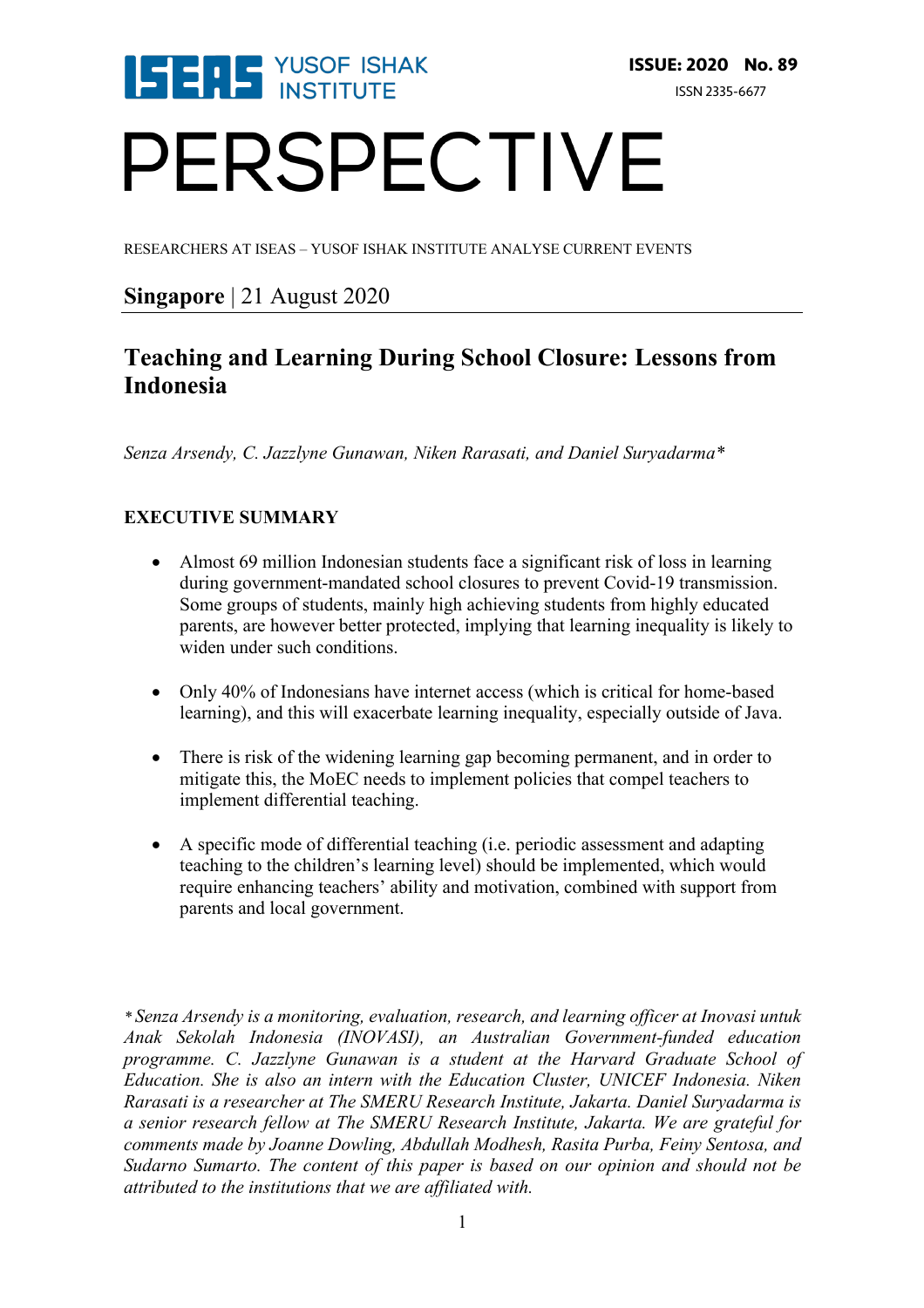

#### **INTRODUCTION**

Close to 69 million students from all levels of education in Indonesia have been affected in 2020 by the school closure ordered by the Ministry of Education and Culture (MoEC) to prevent Covid-19 transmission at schools. Schools have also been asked to cancel any type of examination that requires students to gather. For the first time in at least three decades, national examinations for grades 9 and 12 were cancelled.

Schools are unlikely to reopen in the foreseeable future. In late June 2020, the government enacted a set of extremely health-focused regulations for school reopening.<sup>1</sup> First, the earliest that schools can reopen is July 2020.<sup>2</sup> Second, a district can only reopen schools if it has zero current COVID-19 cases. As of July 2020, only 6% of students in the country had been able to start face-to-face schooling. In August, MoEC loosened the requirement by allowing schools in areas with positive COVID-19 cases to start in-school sessions. But the safety protocol remains tight. While the strong focus on public safety is reasonable, an unintended consequence could be learning losses that students could suffer due to these school disruptions.

Several studies by different institutions have tried to investigate the impact of school closure on student learning. INOVASI (2020) revealed that during the closures, children from less privileged background spend fewer hours studying and have more limited access to learning facilities. If the school reopening is not supported by any effective remediation programme, students from less privileged backgrounds are less likely to catch up (Kaffenberger, 2020). They will tend to learn less and this condition will accumulate into larger and permanent learning deficits (Azevedo et al., 2020).

In this article, we focus on identifying education service delivery during school closure. We synthesize findings from ten surveys done during the first three months of studying from home, between April to June 2020. We analyze the results to make judgements on how school closure could affect student learning levels in Indonesia, and provide some practical suggestions for policymakers.

#### **BACKGROUND**

Prior to the school closure, Indonesia's education quality could already be characterized as low and stagnant. OECD (2019) found that the performance of 15-year old Indonesian students in the Programme for International Student Assessment (PISA) had not progressed much between 2003 and 2018. Therefore, school closure poses a significant risk that the little learning that Indonesian students gain in school may diminish.

Indonesian teachers may also be ill equipped to deliver schooling from home. The World Bank (2016) estimates that only 5% of primary school teachers in Indonesia have sufficient teaching skills to increase their students' learning levels. Nationally, close to 10% of teachers are absent from classrooms (ACDP, 2015), with the rate being much higher in remote areas. Teacher-centered teaching approaches, as opposed to student-centered approaches, dominated, with little meaningful student interaction (World Bank, 2015). Teacher development programmes are generally of low quality and do not result in improved teaching practices (e.g. Fillaili & Liong, 2019).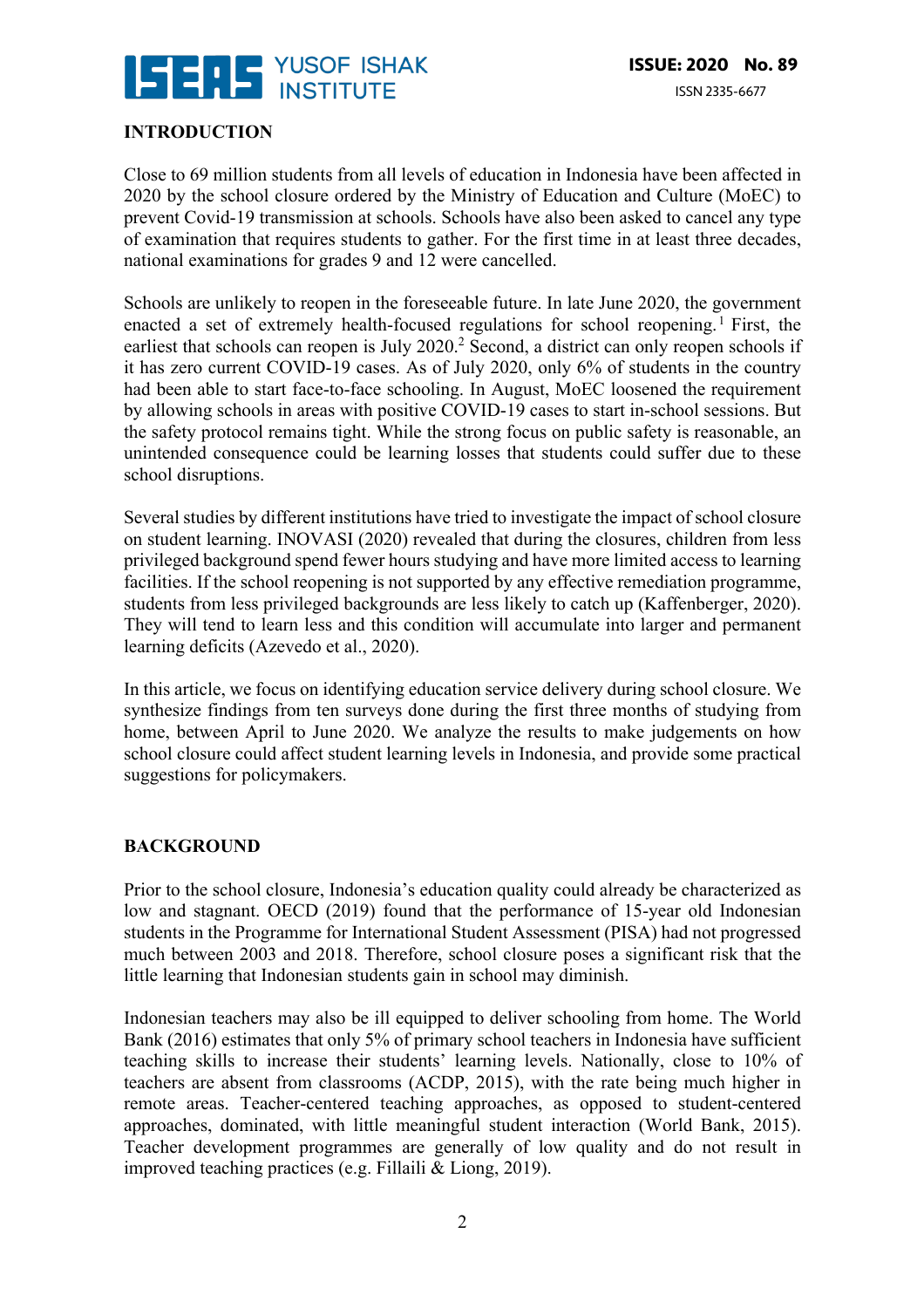

Finally, studying from home during COVID-19 requires sufficiently good internet connection. Internet availability is relatively high in Java, from 65% in East Java to 89% in Jakarta. But availability varies greatly outside Java, from 30% in Papua to 79% in East Kalimantan. As for internet access, only 40% of Indonesians have that, ranging from 66% in Jakarta to 20% in Papua.

These imply that while schools are closed, children in rural Indonesia with no access to internet connections face a severe limitation in receiving education services. The larger implication is that studying from home is unlikely to be effective in Indonesia. For the rest of this article, we show the actual practice from various surveys.

#### **DATA AND SYNTHESIS METHOD**

Our analysis is based on ten surveys conducted between April and June 2020.3 While some of these are very specific about the information collected and targeted specific areas, others provide a broader picture of the conditions, schools, students, teachers, and parents face at the national level. Respondents ranged from students, teachers, and principals from early childhood education to senior secondary level, as well as parents of school-aged children. In geographically-targeted surveys where online access may be more difficult, respondents were reached via phone calls (INOVASI and SMERU), and had the option to respond to the survey through free-of-charge SMS, WhatsApp and Facebook Messaging (UNICEF U-Report, 2020). More information on the surveys is available in the appendix.

Schools are facing a tumultuous period of transition, affecting a variety of stakeholders within the educational landscape. In analyzing the survey data, therefore, we create a typology to categorize the information into four overarching themes: (1) Student-teacher interaction, (2) teacher ability or willingness to modify the curriculum, (3) support for teachers and school principals, and (4) familial/parental support for students.

We group similar survey questions based on their relevance to learning and teaching, and the frequency of reported cases and created cross-comparisons and analyses based on the four themes they represented. Several surveys also included portions of qualitative interviews, which we have incorporated in the findings section of this paper.

There are several limitations to the survey synthesis: (i) the majority of surveys were collected through online mechanisms, leading to relatively low response rates and some surveys' reliance on convenience sampling; (ii) as most of the surveys relied heavily on online and social media platforms, their results may be biased to those with access to internet-connected devices; (iii) the difference in objectives, sample size and target locations had to be taken into account in our synthesis; and (iv) the lack of access to the raw data necessitated exclusive reliance on published numbers.

#### **RESULTS: TEACHING AND LEARNING DURING SCHOOL CLOSURE**

We discuss four aspects of teaching and learning during school closure.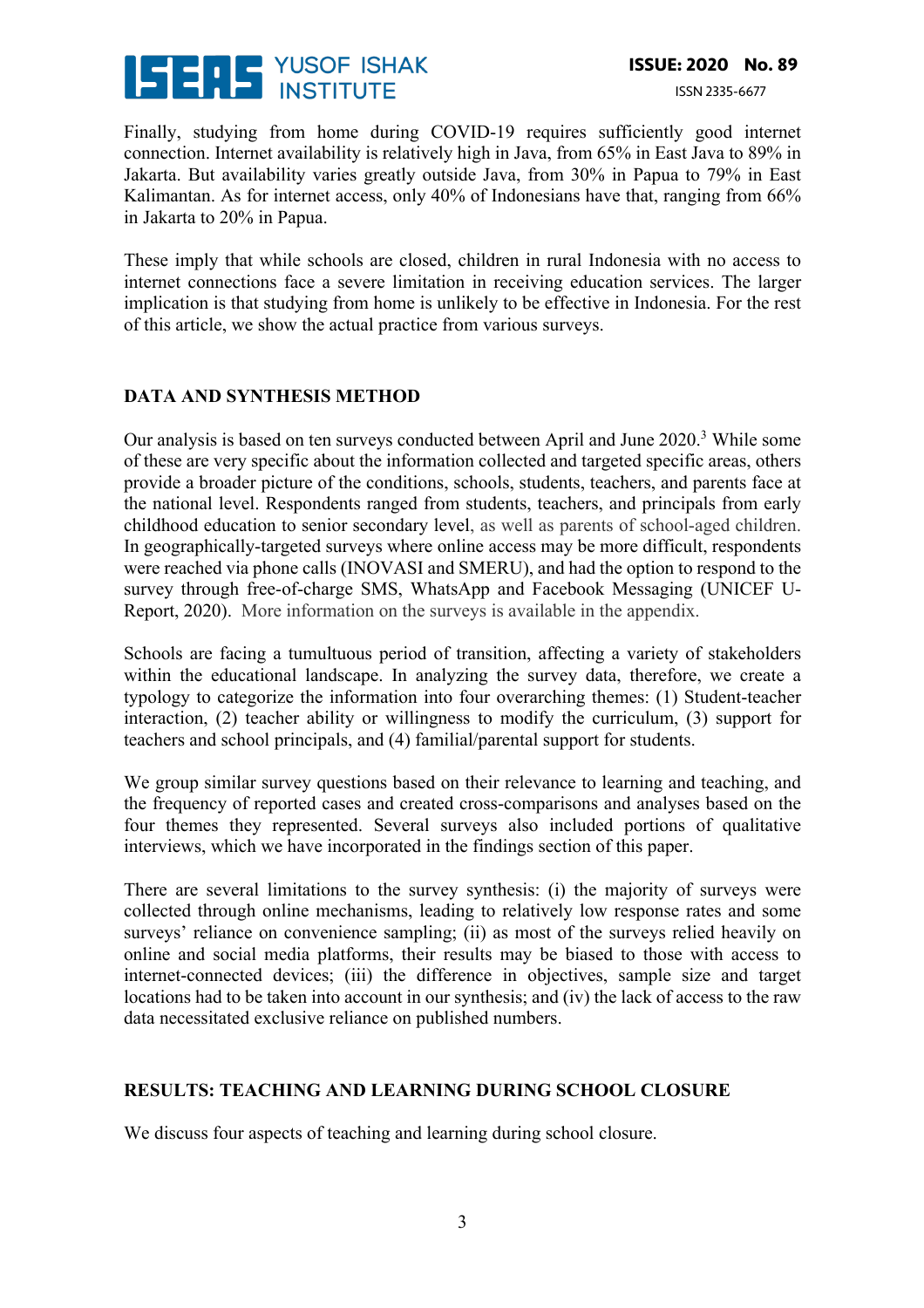

#### *(i) Student-teacher interaction*

The surveys identify four types of student-teacher interaction during school closures. First, and most ideally, direct interaction among teachers and students through mobile phone, internet applications, or house visits. For mobile phone applications, the most popular method used is through WhatsApp. Second, teachers send messages to students through parents. Third, teachers only provide tasks or homework to students, without directly interacting or providing feedback to the students. Fourth, teachers do not engage with the students at all. In this last type, students usually end up learning independently, through radio or television programmes. In some cases, students may not be studying at all.

Through qualitatively extrapolating and comparing the survey results at the national level, we estimate that 60%-70% of teachers interact directly with students or through the parents. About 10% of teachers have the third type of interaction. The rest belong in the fourth type.

We find that young teachers, teachers in urban areas, and teachers whose students come from middle-upper income families mostly adopt the first two types of interaction. Due to a lack of infrastructure, teachers in less developed or remote areas tend to implement the third and fourth types of interaction. When we disaggregate by school type, we see that high-quality private schools set school-wide interaction policies that all teachers follow. On the other hand, public schools allow teachers to decide the best way to interact with students.

#### *(ii) Teachers' ability and/or willingness to adapt the curriculum*

The second aspect we examine is teacher ability and willingness to adapt the curriculum during school closure. A curriculum that is too dense or progresses too quickly risks permanently leaving students behind. During school closure, communication and teaching become much harder, and teachers, students, and parents may face additional psychological and economic pressures. Therefore, the practice of teaching to the level of the students becomes even more critical.

From the surveys, we identify three types of teachers. First, teachers who are able and willing to adapt curriculum based on student learning level. The second type consists of teachers who continue to closely follow textbooks and curriculum expectations while ignoring students' current learning levels. The final group of teachers deliver unstructured teaching during school closures. Overall, the ten surveys show that teachers are almost equally divided into the first and second groups. As expected, only motivated and adequately capable teachers could adapt the curriculum. The surveys we synthesize show that only half of the teachers are able to do this. As for the third group, only a maximum of 5% of teachers belong in it. It should be noted, however, that Indonesia has about three million teachers. So, 5% of teachers is equivalent to 150,000 teachers. If each teacher serves 30 students, then around 4.5 million students could potentially suffer from this state of affairs.

#### *(iii) Support received by teachers from schools, local government, and non-governmental organizations*

The third aspect is on the support that teachers receive from schools, local government, or NGOs.4 When schools started to close, MoEC removed some restrictions, enabling more flexible use of education funds for schools. For example, school operational (BOS) funds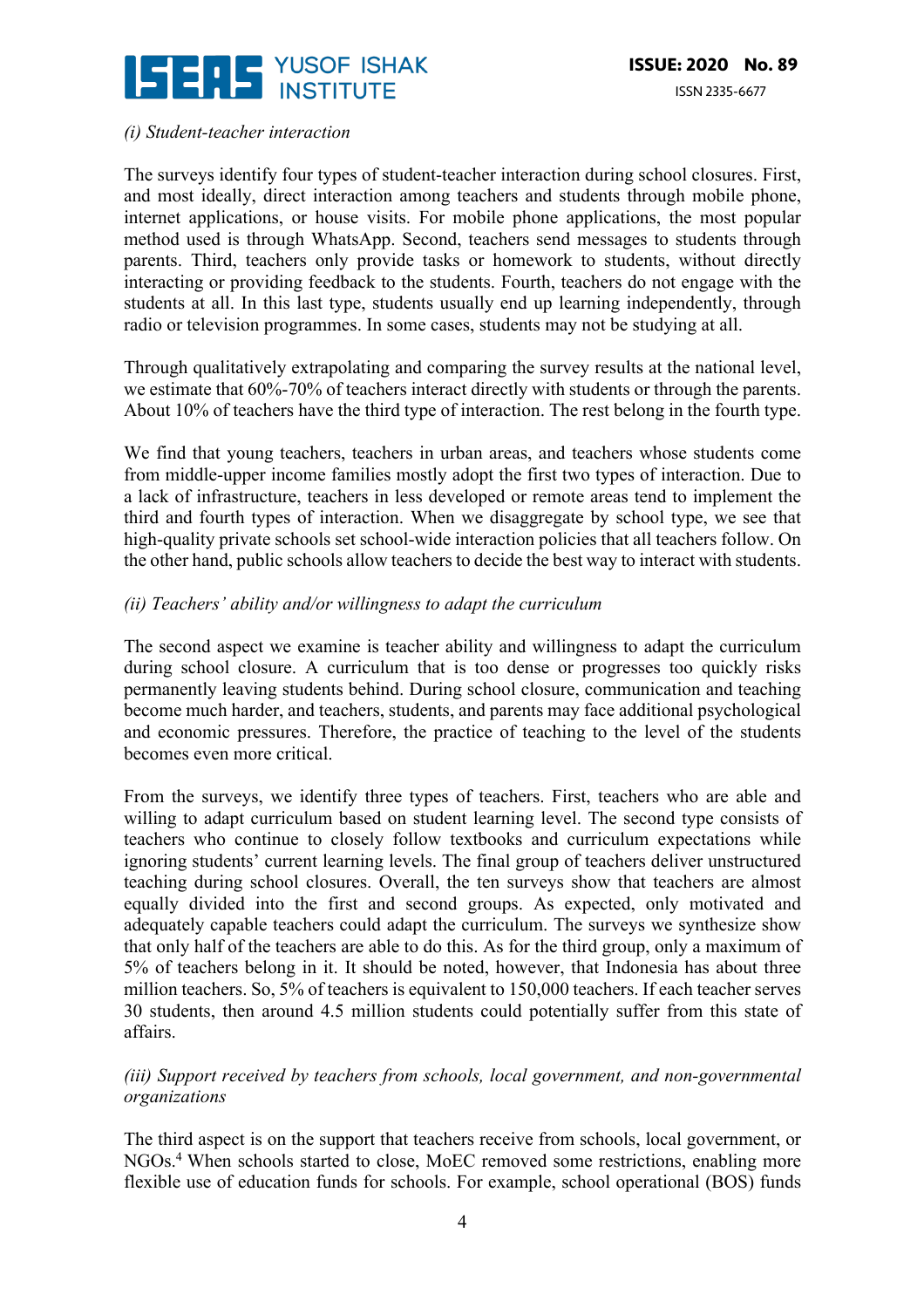# **ISERS** YUSOF ISHAK

could now be used to purchase cleaning supplies, internet data credits, and subscriptions to online learning platforms, where previously there was no such mandate to do so.

With regards to local government and school support that teachers receive, we categorize the support into three categories: (i) teachers receiving both operational support and academic support. Instances of the former include allowance to purchase internet data credits. The latter includes training and new guidebooks, among others; (ii) teachers only receiving operational support, and; (iii) teachers who have not received any (additional) support since the closure of schools. From the surveys, we found that as many as 90% of teachers have received some kind of operational support.<sup>5</sup> However, only a maximum of 20% of teachers received academic support, with about 10-20% reportedly not receiving any.

We find that teachers who receive both operational and academic support mainly teach in districts where the local apparatus has high capability and interest in education. The presence of non-governmental organizations also has a positive influence, especially with regards to academic support.

#### *(iv) Family and parental support for student learning*

The final aspect that we examine is parents' support for education. With children studying from home, parents face increased pressure to be more involved and to guide their children in learning. There is a shift in education service delivery from being almost exclusively done by teachers to requiring parental involvement.

Out of the ten surveys we synthesize, only two surveys interviewed parents. Therefore, we have the least amount of information in this aspect. We find that the level of support that parents provide depends significantly on the family's economic conditions and the parents' education level. Children from higher socio-economic status families with highly educated parents appear to be in the best position to adapt to studying from home. Highly educated parents are found to be most able to guide their children in learning from home and to accommodate the technological, logistical, and psychosocial needs of adapting to learning from a distance. While the surveys do not contain sufficient information to allow for qualitative extrapolations, national statistics show that in 2019, the average adult education attainment remained relatively low at only 8.75 years.<sup>6</sup> World Bank Education Statistics shows that only 38% of Indonesian adults completed 12 years of education. Therefore, most students have lower-educated parents.

#### **HOW WILL SCHOOL CLOSURE AFFECT LEARNING LEVELS?**

While all students face a significant risk of learning losses, the surveys we synthesize show that some groups of students face a relatively higher risk than others.

Table 1 shows our summary of the relative risks of permanent learning loss that students face, depending on teacher ability and willingness to adapt the teaching, and the type of interaction that they have with teachers during school closures. We argue that the only students who face relatively lower or medium risks of permanent learning loss are those whose teachers could teach at the students' learning level and maintain scheduled learning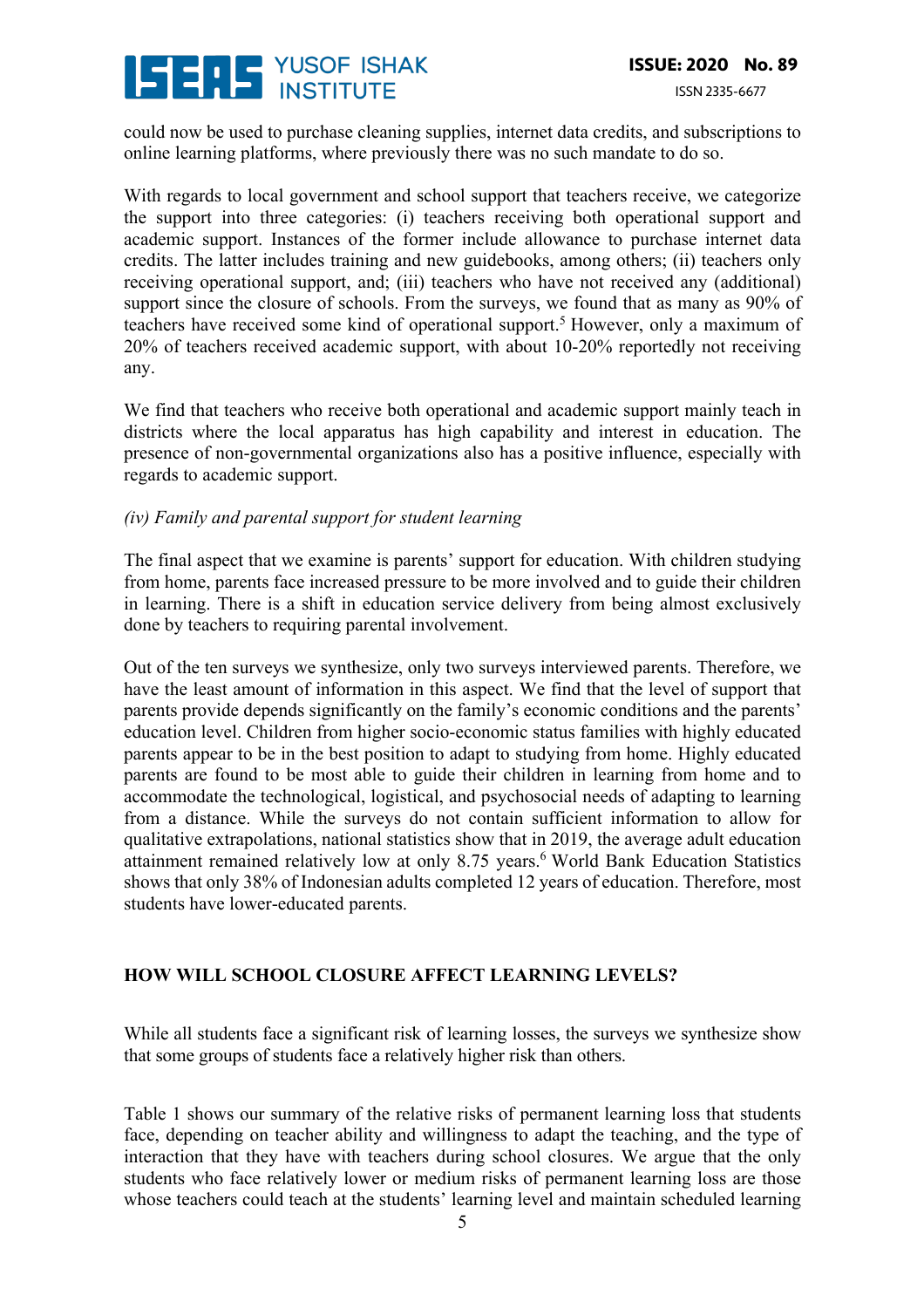# **ISERE** YUSOF ISHAK

ISSN 2335-6677

interactions with the students during the learning from home period. These teachers are mainly teaching in schools where higher socioeconomic status children are enrolled in. These children also have higher-educated parents. We also expect that support from such parents lower the risk of permanent learning loss.

| Teaching Method                                                         | Target<br>based on<br>set<br>students' needs/ progress        | Target set based on the<br>curriculum                                    | Teachers have no target or<br>structure in teaching          |
|-------------------------------------------------------------------------|---------------------------------------------------------------|--------------------------------------------------------------------------|--------------------------------------------------------------|
| Teacher-<br>student Interaction                                         |                                                               |                                                                          |                                                              |
| Teachers interact directly<br>with students                             | <b>Lower Risk</b>                                             | Higher risk for<br>low-<br>achieving students                            |                                                              |
| Teachers only interact with<br>parents                                  | <b>Medium risk for students</b><br>with less involved parents | Higher risk for low-<br>achieving students with<br>less-involved parents | Higher risk for students<br>less-involved<br>with<br>parents |
| Teachers only distribute<br>assignments without giving<br>any feedbacks |                                                               | <b>Higher risk</b>                                                       | Higher risk                                                  |
| Teachers<br>give<br>very<br>minimum (or no) stimulus<br>to students     |                                                               |                                                                          | <b>Higher risk</b>                                           |

#### **Table 1. Relative Risk of Permanent Learning Loss**

The risk of unrecoverable loss could come to be higher for students who are forced to follow the curriculum targets. We estimate that around half of the teachers still give their students assignments and materials as scheduled and instructed in the teacher handbook. The teachers' lack of capability in planning and adjusting the lessons would result in students being forced to move forward in the curriculum ladder without attaining sufficient pre-requisite skills. Hence, these students will be increasingly left behind as the curriculum progresses. Without explicit guidance and intervention, we expect this practice to be carried over after the schools reopen. We predict that not only will these students suffer from permanent learning loss, but the loss will also be greater for low achieving students with lower educated parents.

Based on these facts, the school closure and reopening could result in widening learning inequalities. In the long-term, these inequalities would translate into widening socioeconomic inequalities.

#### **CONCLUSION AND POLICY RECOMMENDATION**

In this article, we synthesize the findings of ten surveys to analyze education service delivery during school closure in Indonesia. We find that all students at all learning levels face a significant risk of learning losses during school closure. Students with higher educated parents are better protected from learning losses, implying that learning inequality is likely to widen during school closure. We also assess how permanent these learning losses could become.

We have two policy recommendations. First, the MoEC should quickly organize a way to measure student learning levels to gauge the severity of learning losses. The measurement should be done remotely for health reasons. It should allow students to take the test at home. It should also be done periodically, say every two months. In the first instance, the government should only aim for national representation. Once conditions improve such that students can start going back to school at least on some days, a measurement that allows district-level or school-level disaggregation should be developed.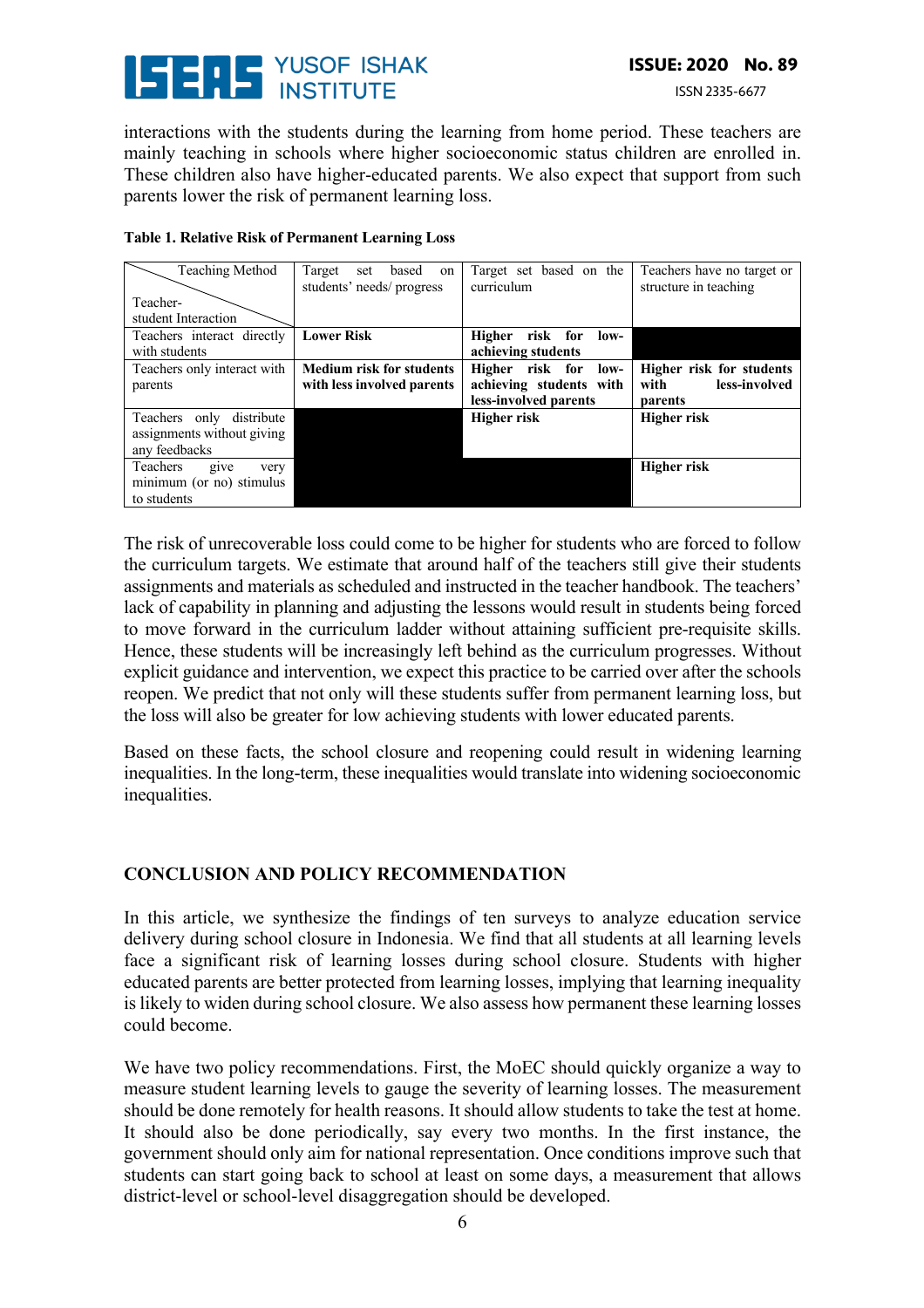

Second, to avoid permanent learning loss for the majority of students, the MoEC needs to implement policies that compel teachers to implement differential teaching. The practice consists of two components: (i) periodic assessments should be conducted on student learning levels; (ii) the assessment results should be used to determine appropriate lesson plans based on the students' current learning levels.<sup>7</sup>

The specific mode of differential teaching (i.e. periodic assessment and adapting teaching to the students' learning levels) that could be implemented depends on the teachers' ability and motivation, combined with support from parents and local government. The MoEC should communicate these different modes widely, as well as persuade and support teachers to try them. Given stark differences in teachers' ability and motivation during this difficult phase, MoEC should start by asking teachers to try the mode that they are comfortable with. At this stage, the aim is to get teachers to start trying differential teaching. Additional training should only take place when the COVID-19 pandemic has abated.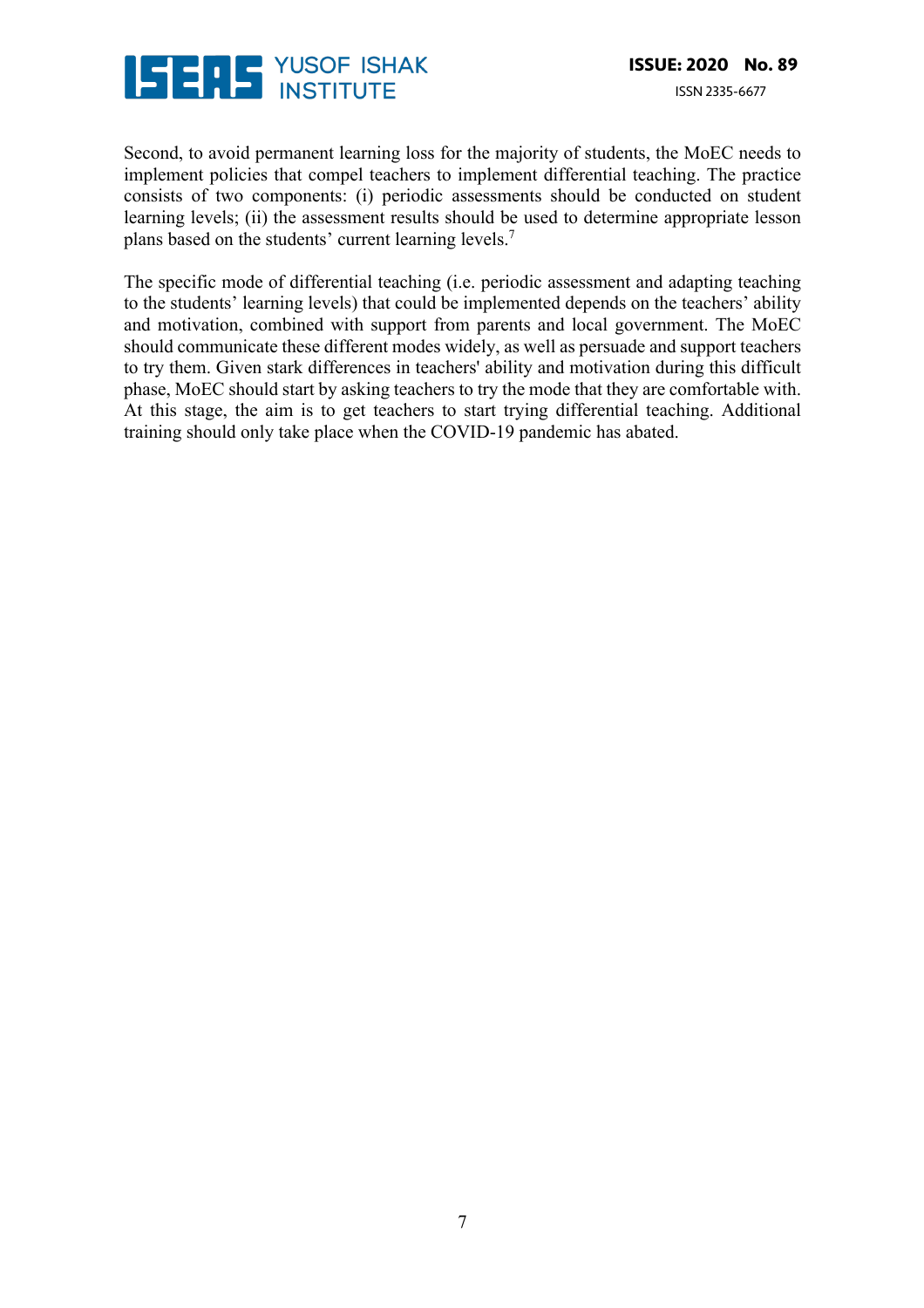

#### *References*

ACAPS Ebola Project. (2016). Beyond a public health emergency: Potential secondary humanitarian impacts of a large-scale Ebola outbreak. (February), 1–39. Retrieved from https://www.acaps.org/sites/acaps/files/products/files/t\_beyond\_a\_public\_health\_emergen cy\_feb\_2016.pdf

ACDP. (2015). *Study on Teacher Absenteeism in Indonesia 2014*. Jakarta: Analytical and Capacity Development Partnership.

Andrabi, T., Daniels, B., & Das, J. (2020). *Human Capital Accumulation and Disasters: Evidence from the Pakistan Earthquake of 2005*. RISE-WP-20/039. Oxford: RISE Programme.

Azevedo, J. P., Hasan, A., Goldemberg, D., Aroob, S., & Koen Geven, I. (2020). *Simulating the Potential Impacts of COVID-19 School Closures on Schooling and Learning Outcomes A Set of Global Estimates.* World Bank Policy Research Working Paper No. 9284. Washington, DC: World Bank.

Beatty, A., Pradhan, M., Suryadarma, D., Tresnatri, F.A., & Dharmawan, G. (2020). *Recovering Learning Losses as Schools Reopen in Indonesia: Guidance for Policymakers.* Jakarta: The SMERU Research Institute.

Beatty, A., Berkhout, E. Bima, L., Coen, T., Pradhan, M., & Suryadarma, D. (2018). *Indonesia Got Schooled: 15 Years of Rising Enrolment and Flat Learning Profiles*. RISE-WP-18/026. Oxford: RISE Programme.

Fillaili, R. & Liong, T. (2019). *Memaksimalkan Peran Diklat Fungsional PKB dalam Meningkatkan Kompetensi Guru*. Jakarta: The SMERU Research Institute

INOVASI. (2020). Riset Dampak COVID-19: Potret Gap Akses Online 'Belajar dari Rumah' dari 4 Provinsi. Retrieved from The Conversation: https://theconversation.com/riset-dampak-covid-19-potret-gap-akses-online-belajar-darirumah-dari-4-provinsi-136534

Kaffenberger, M. (2020). Modeling the Long-Run Learning Impact of the COVID-19 Learning Shock: Actions to (More Than) Mitigate Loss. RISE Insights, June 2020. Oxford: RISE Programme.

OECD. (2019). *PISA 2018 Country Note: Indonesia*. Paris: OECD. Statistics Indonesia. 2019. *Telecommunication Statistics in Indonesia 2018*. Katalog BPS 8305002. Jakarta: Badan Pusat Statistik.

UNICEF Indonesia. (2020). UNICEF U-Report Poll on Young People's Perspective about School Reopening, 5 – 8 June 2020. Jakarta: UNICEF Indonesia.

World Bank. (2016). *Teacher certification and beyond: An empirical evaluation of the teacher certification program and education quality improvements in Indonesia.* Report No 94019-ID. Jakarta: World Bank.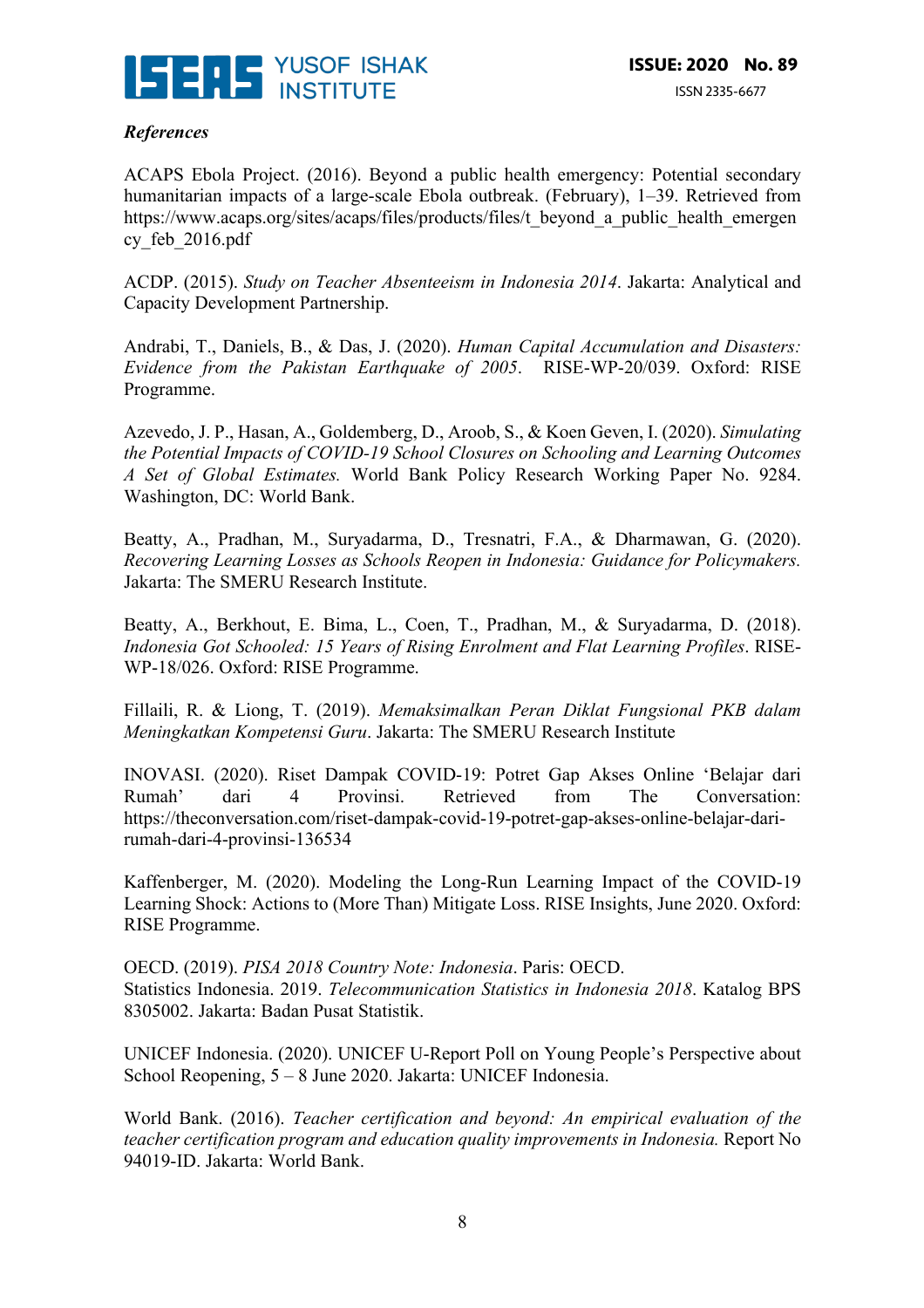

ISSN 2335-6677

World Bank. (2015). *A Video Study of Teaching Practices in TIMSS Eighth Grade Mathematics Classrooms.* Jakarta: World Bank.

World Bank. (2014). *Assessing the Role of the School Operational Grant Program (BOS) in Improving Education Outcomes in Indonesia*. Jakarta: World Bank.

#### *Appendix: List of Surveys*

| No | Organisation                                                             | Reach & Number of<br><b>Respondents</b>                                                                                      | Date            | Method                                                   | <b>Region/Scope of location</b>                                                                                                                                                                                                                                                                                                                                                                                                                                           |
|----|--------------------------------------------------------------------------|------------------------------------------------------------------------------------------------------------------------------|-----------------|----------------------------------------------------------|---------------------------------------------------------------------------------------------------------------------------------------------------------------------------------------------------------------------------------------------------------------------------------------------------------------------------------------------------------------------------------------------------------------------------------------------------------------------------|
| 1. | <b>KPAI</b>                                                              | Teacher Survey - 602<br>respondents<br>422 respondents $(70.1\%)$<br>in cities; 180 respondents<br>$(29.9\%)$ in rural areas | $16 - 20$ April | Online survey                                            | 422 respondents $(70.1\%)$ in cities; 180<br>respondents (29.9%) in rural areas<br>Particularly: Kota Lhoksumawe, Kota Tj.<br>Pinang, Kota Medan, Kota Binjai, Kota<br>Batam, Kab Bengkalis, Bengkulu, Jambi,<br>Pandeglang Banten, DKI Jakarta, Pati,<br>Lumajang,<br>Semarang,<br>Purbalingga,<br>Kendal, Bima, Lombok, Mataram, Garut,<br>Tasikmalaya,<br>Indramayu,<br>Karawang,<br>Tangerang,<br>Bogor,<br>Bekasi,<br>Depok,<br>Bandung, Pacitan, Kab Maros, Padang. |
| 2. | <b>KPAI</b>                                                              | K-12 Student Survey -<br>246 main respondents;<br>1,700 respondents<br>as<br>comparison group                                | 13-27 April     | Online survey; using<br>random<br>multistage<br>sampling | 20 Provinces, 54 Districts/Municipalities                                                                                                                                                                                                                                                                                                                                                                                                                                 |
| 3. | MoEC-<br><b>Primary Level</b>                                            | Grage $1-6$ students $-$<br>14,668 respondents                                                                               | $3 - 8$ April   | Online survey                                            | Nationwide                                                                                                                                                                                                                                                                                                                                                                                                                                                                |
| 4. | MoEC-PAUD                                                                | 42,357<br>respondents<br>(PAUD teachers)                                                                                     | 4-10 April      | Online survey                                            | Nationwide, but majority of respondents<br>come from Yogyakarta, Jakarta, Jawa<br>Timur, Jawa Barat, and Jawa Tengah                                                                                                                                                                                                                                                                                                                                                      |
| 5. | MoEC (School<br><b>Teacher</b><br>&<br>Principal<br><b>Rapid Survey)</b> | 1,067 Teachers and 988<br>Principals                                                                                         | 13-20 April     | Online<br>Phone<br>and<br>survey                         | Nationwide, divided by remote and Non-<br>remote areas                                                                                                                                                                                                                                                                                                                                                                                                                    |
| 6. | <b>INOVASI</b>                                                           | Study From Home Survey<br>- Teacher perspective;<br>221 teacher respondents<br>$(191$ analyzed)                              | 13-14 April     | Online<br>and<br>Phone<br>survey                         | 4 Provinces (East Java, North Kalimantan,<br>East Nusa Tenggara, West Nusa Tenggara),<br>19 districts/municipalities                                                                                                                                                                                                                                                                                                                                                      |
| 7. | <b>INOVASI</b>                                                           | <b>Study From Home Survey</b><br>$-$ Parents perspective; 311<br>parents' respondents (294<br>analyzed)                      | 1-5 April       | Online<br>Phone<br>and<br>survey                         | 4 Provinces (East Java, North Kalimantan,<br>East Nusa Tenggara, West Nusa Tenggara),<br>18 districts/municipalities                                                                                                                                                                                                                                                                                                                                                      |
| 8. | UNICEF,<br>U-<br><b>REPORT</b>                                           | Young People (up to $24+$ )<br>$-4,016$ respondents                                                                          | 5-8 June        | FB Messenger, WA<br>Message, SMS (free of<br>charge)     | Nationwide; all 34 Provinces, Java Bali<br>$(46\%)$ , Sumatera $(16\%)$ , Sulawesi and<br>Eastern Indonesia (14%), Kalimantan<br>(5%), Others (19%)                                                                                                                                                                                                                                                                                                                       |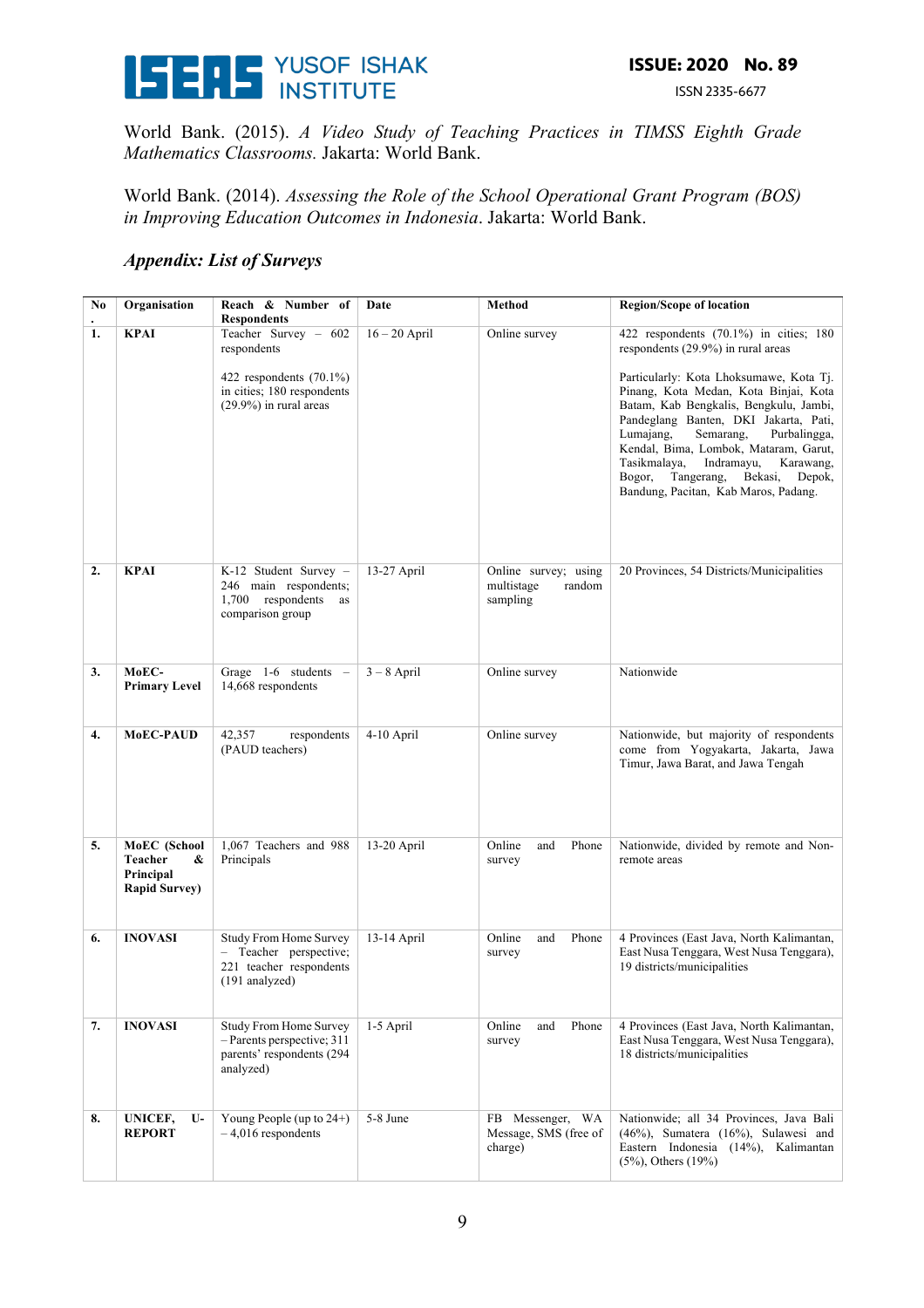

#### **ISSUE: 2020 No. 89**

ISSN 2335-6677

| 9.  | <b>INSPIRASI</b> | School Leaders $-827$<br>school leaders | 8-14 April           | Online survey; using<br>convenience methods<br>of sampling                                                                                  | Unknown                                                                                                               |
|-----|------------------|-----------------------------------------|----------------------|---------------------------------------------------------------------------------------------------------------------------------------------|-----------------------------------------------------------------------------------------------------------------------|
| 10. | <b>SMERU</b>     | Young teachers $-491$<br>teachers       | $15$ April $-10$ May | Online survey of 4,000<br>participants in 2017<br>teacher professional<br>education<br>program;<br>follow-up with in-<br>depth phone survey | Nationwide – data cover all major islands,<br>but most respondents are based in Java,<br>Sumatera, and South Sulawesi |

 $<sup>5</sup>$  This was a calculation from teachers reporting that they received both academic and operational</sup> support  $(10-20\%)$ , and those that had only received operational support  $(60-20\%)$  without much clarity on how much guidance was received to effectively utilize such support. However, this is based on a calculation of surveys reaching  $\pm 45,000$  teachers, which may not be wholly reflective of the conditions that teachers face in more rural areas of the country.

<sup>6</sup> https://www.bps.go.id/dynamictable/2018/06/29/1508/rata-rata-lama-sekolah-penduduk-umur-15-tahun-menurut-provinsi-2015---2019.html

 $\sqrt{7}$  Please see Beatty et al. (2020). Recovering Learning Losses as Schools Reopen in Indonesia: Guidance for Policymakers. Jakarta: The SMERU Research Institute.

<sup>1</sup> *Keputusan Bersama Menteri Pendidikan dan Kebudayaan, Menteri Agama, Menteri Kesehatan, dan Menteri Dalam Negeri tentang Panduan Penyelenggaraan Pembelajaran 2020/2021 di Masa Pandemi COVID-19* [Joint Decision by the Minister of Education and Culture, Minister of Religious Affaris, Minister of Health, and Ministry of Home Affairs on Guidance to Learning 2020/2021 during COVID-19 Pandemic].

<sup>&</sup>lt;sup>2</sup> Initially, only secondary schools may reopen. Primary schools and early childhood centres may reopen starting in October and December at the earliest respectively. At this stage, there is no plan for tertiary education institutions to reopen.

 $3$  Nationwide surveys conducted by the Ministry of Education and Culture (MoEC), the Commission of Child Protection (KPAI), as well as those by INOVASI (an Australian Government-funded education project), The SMERU Research Institute, INSPIRASI (an NGO that focuses on school principals), and UNICEF.

<sup>&</sup>lt;sup>4</sup> Before discussing these kinds of support, we should mention the support provided by MoEC. The MoEC removed constraints on the use of school operational assistance funds (*Bantuan Operasional Sekolah*/BOS). Before schools were closed, up to half of BOS funds could be used to pay for contract teachers who were already registered with MoEC.